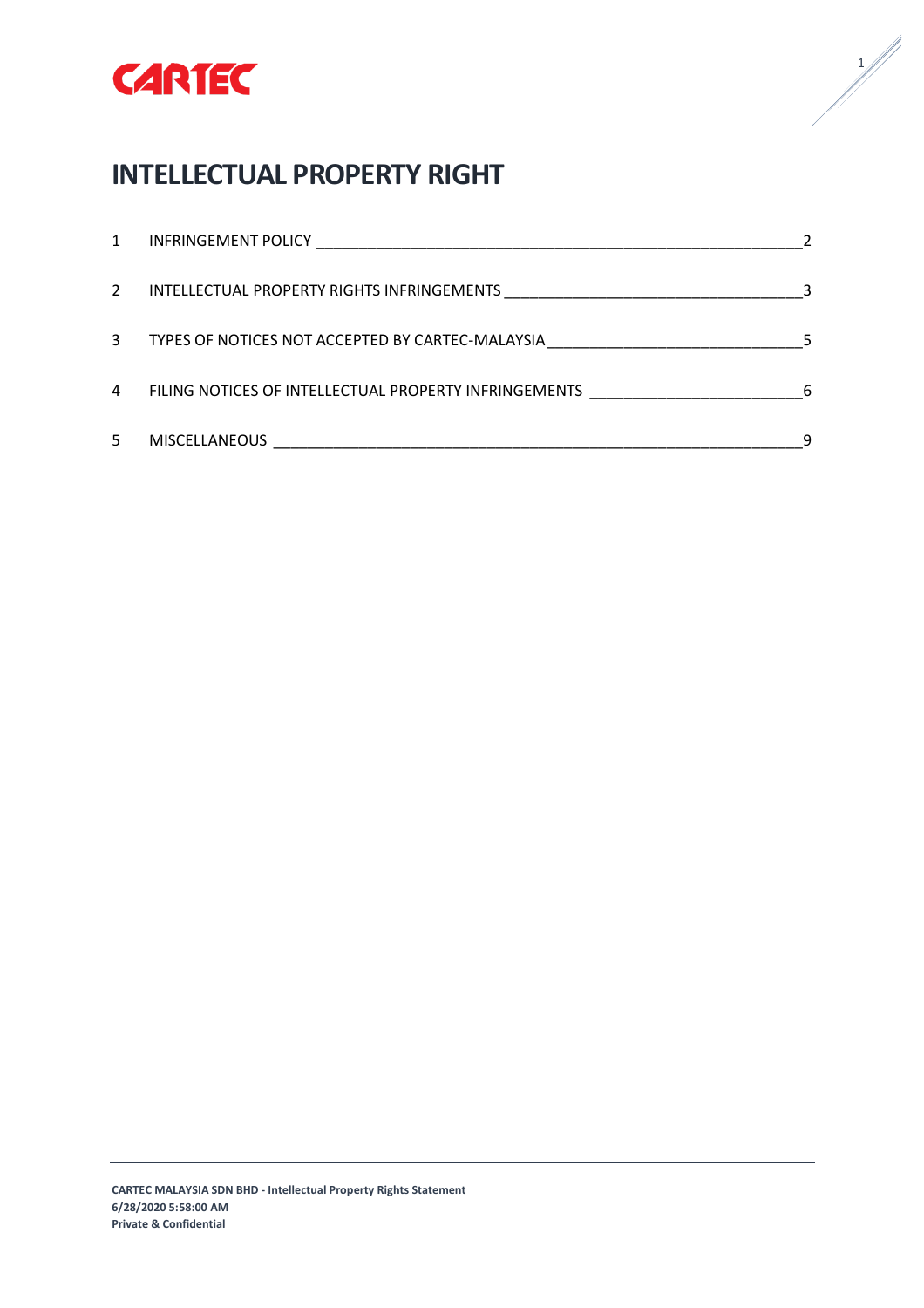



## <span id="page-1-0"></span>**1 INFRINGEMENT POLICY**

**CARTEC MALAYSIA SDN BHD** and its affiliates (collectively, the "**CARTEC-MALAYSIA** Group", "**CARTEC-MALAYSIA**", "we", "us", or "our") respect all duly registered intellectual property rights. We take a serious stance when dealing with intellectual property infringement claims on the e-commerce platforms that we operate, including www.cartecmalaysia.com, our mobile applications, and any other internet domain properties owned, controlled or operated by the **CARTEC-MALAYSIA** Group (collectively the "Platform").

The infringement of intellectual property rights by users of the Platform ("Users") is strictly prohibited. Users who upload content, list products or services, or use the Platform in any manner which infringes intellectual property rights shall be subject to the measures detailed in our Platform policies, including but not limited to the issuance of non-compliance points, the suspension of User accounts, permanent termination from the Platform and/or any action deemed necessary by us, including but not limited to the initiation of civil or criminal proceedings by **CARTEC-MALAYSIA** independently or in conjunction with rights holders.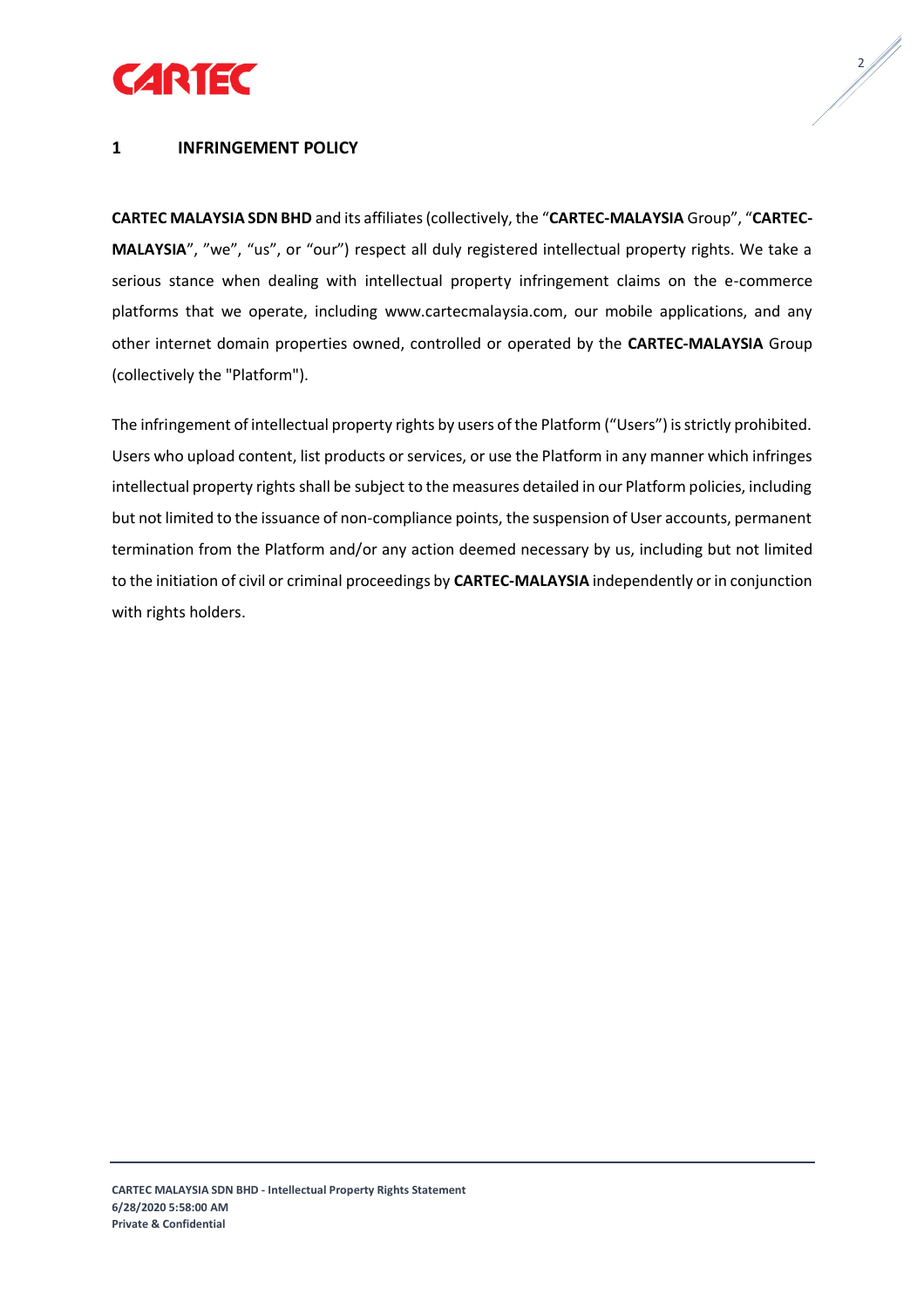

 $\frac{3}{4}$ 

# <span id="page-2-0"></span>**2 INTELLECTUAL PROPERTY RIGHTS INFRINGEMENTS**

The types of intellectual property right infringement which are prohibited on our Platform include, but are not limited to:

- 2.1 Users listing counterfeit products or services on the Platform, including:
- 2.1.1 Where Users apply a sign or signs identical to a registered trademark, to a product or service to establish the origin of such product or service, and the application of such sign has been conducted without the express or implied consent of the proprietor of the registered trademark, in relation to the goods or services for which that trademark is registered, or to such goods or services that are closely related to the goods or services registered;
- 2.1.2 Where Users apply a sign or signs similar to a registered trademark, to a product or service to establish the origin of such product or service, without the express or implied consent of the proprietor of the registered trademark, in relation to the product or services for which that trademark is registered or to such goods or services that are closely related to the goods or services registered, and there exists a likelihood of confusion on the part of the public with regards to the origin of the product or services;
- 2.1.3 (3) Where Users reproduce, publish or distribute, artistic, literary, musical or dramatic works which are subject to copyright, and offer such works for sale on the Platform without the express or implied consent of the owner of the copyright; or
- 2.1.4 Deceptive or misleading conduct by Users in connection with the listing of product or services on the Platform, or any conduct intended to circumvent **CARTEC-MALAYSIA** Group's anti-counterfeiting measures.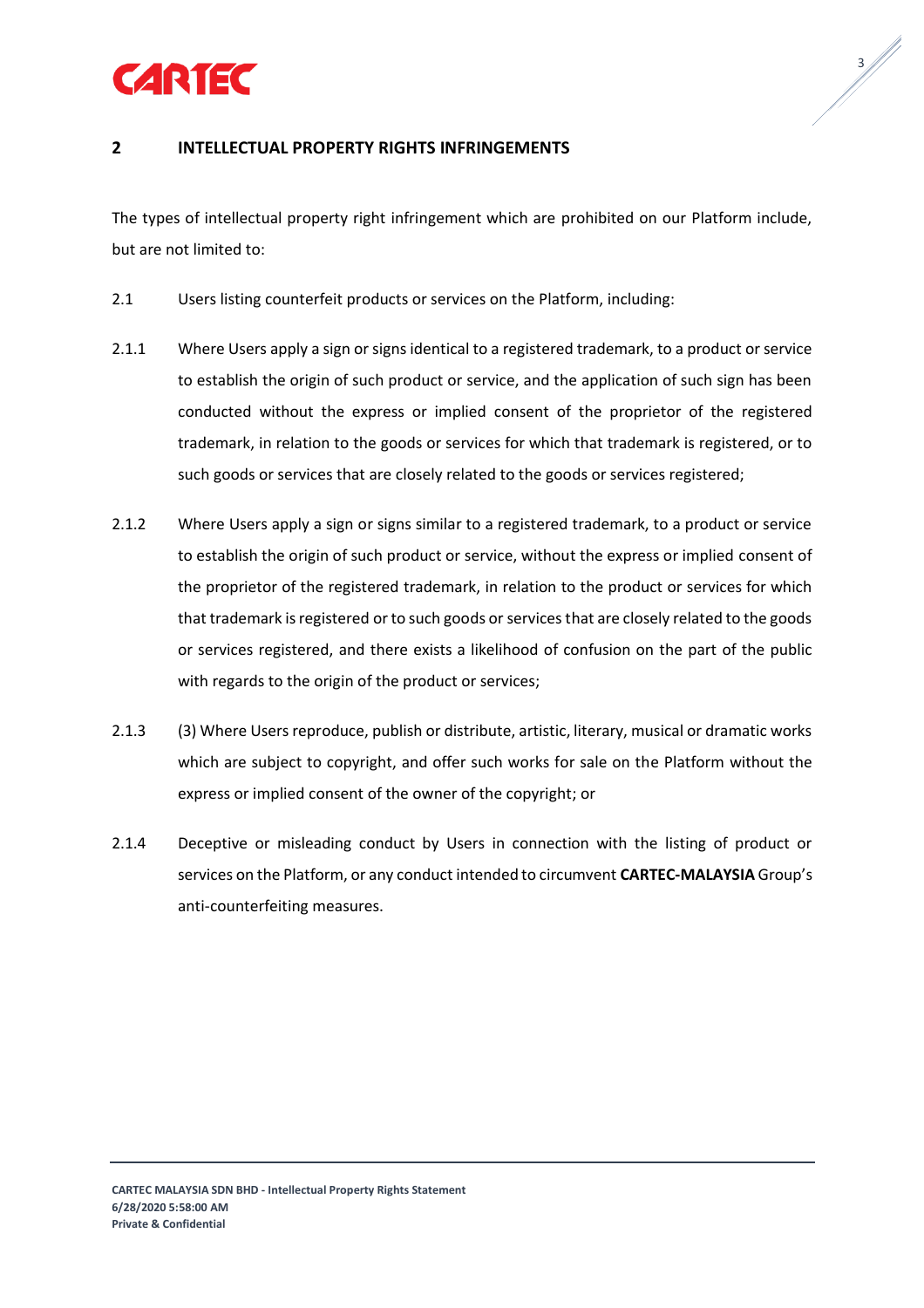

 $4/1/4$ 

- 2.2 Infringing content. This includes:
- 2.2.1 Where Users reproduce artistic, literary, musical or dramatic works which are subject to copyright and use such works for the description of products or services on the Platform, without the express or implied consent of the owner of the copyright;
- 2.2.2 Where Users use a sign or signs in connection with the description of products or services on the Platform, and such signs are identical or very similar to a registered trademark, and the application of such sign has been conducted without the express or implied consent of the proprietor of the registered trademark, in relation to the goods or services for which that trademark is registered and there exists a likelihood of confusion on the part of the public with regards to the origin, endorsement or association of the product or services and the registered trademark; or
- 2.2.3 Publishing product descriptions or other information which are misleading, or misrepresentative of the product listed for sale.
- 2.3 Other types of intellectual property infringement. This includes:
- <span id="page-3-0"></span>2.3.1 The infringement of any other type of intellectual property right recognized under the law of the country where the notice of infringement is filed, including, but not limited to, the infringement of patents or registered designs, or any type of intellectual property right recognized under law or by the final court order of an apex court.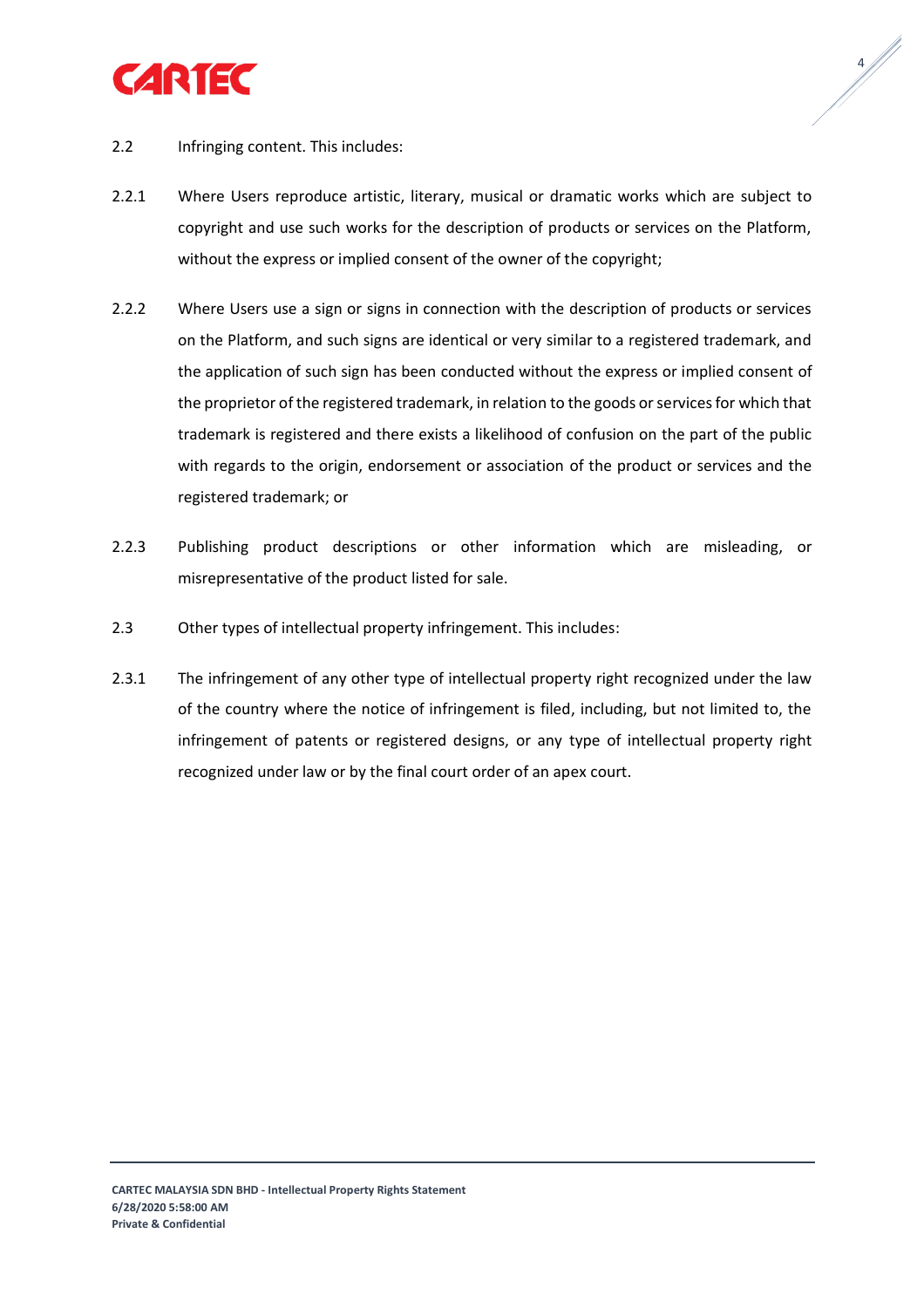



## **3 TYPES OF NOTICES NOT ACCEPTED BY CARTEC-MALAYSIA**

- 3.1 Distribution Agreements We respect the rights of brand owners, manufacturers, trading companies and / or distributors to enter into agreements in relation to how their products should be distributed (such as exclusive distribution agreements). However, violations of such agreements do not constitute intellectual property rights infringement. As the enforcement of agreements relating to the distribution of products is a matter between the parties to such agreements, Cartec-Malaysia does not assist with this type of enforcement activity.
- 3.2 Compatibility
- 3.3 **CARTEC-MALAYSIA** does not enforce notices of infringement seeking to remove or alter true statements indicating compatibility with trademarked products. If a product detail page clearly and truthfully states the product being sold on that page is compatible with a trademarked product, **CARTEC-MALAYSIA** will not process notices directed against the use of the trademarked sign.
- 3.4 Jurisdiction
- 3.4.1 If you are filing a notice to **CARTEC-MALAYSIA** for the infringement of a registered trademark, patent or design, your registered trademark, patent or design must be registered in the country where you are filing the notice of infringement. **CARTEC-MALAYSIA** does not take action in respect of intellectual property notices concerning registered trademarks, designs, or patents from countries other than the country for which the takedown is requested. For example, if you are the proprietor of a trademark registered only in Thailand and you file a notice through the IPP Platform to remove a listing on the Platform in Singapore, your notice will be unsuccessful.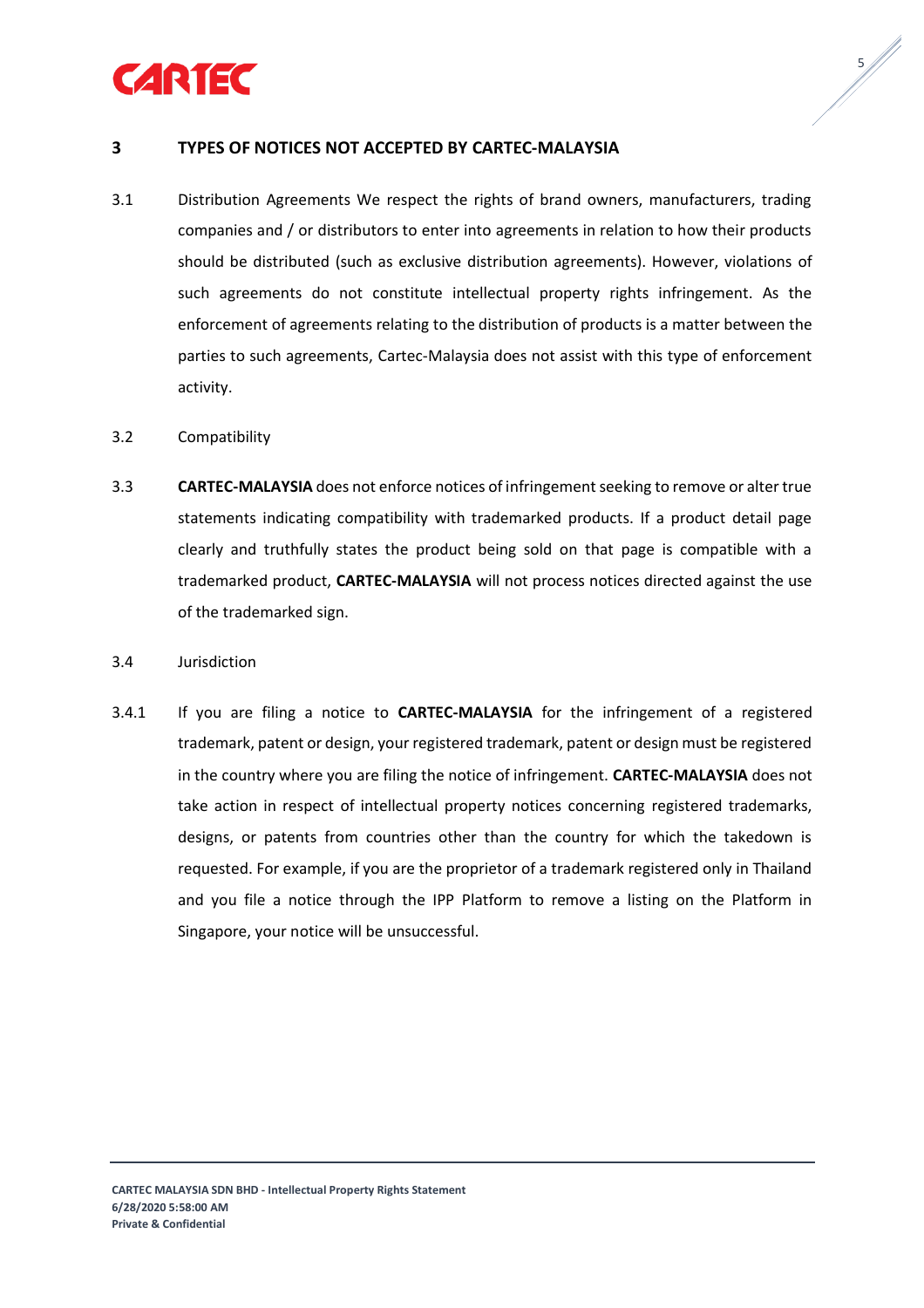

 $6/1$ 

## 3.5 Parallel Imports

3.5.1 Save for where expressly prohibited pursuant to the laws of the country where the intellectual property notice is filed, **CARTEC-MALAYSIA** will not process notices of infringement directed against parallel import or grey market products in the countries where the Platform is located.

## <span id="page-5-0"></span>**4 FILING NOTICES OF INTELLECTUAL PROPERTY INFRINGEMENTS**

PLEASE NOTE: **CARTEC-MALAYSIA** STRONGLY RECOMMENDS USING THE IPP PLATFORM TO SUBMIT NOTICES OF INTELLECTUAL PROPERTY INFRINGEMENT.

- 4.1 If you suspect that your intellectual property rights are being infringed by Users, you may submit notices of infringement to us by:
- 4.1.1 registering an account on the IPP Platform through https://ipme.cartecmalaysia..com/register.htm. The IPP Platform allows us to process your takedown notices promptly and effectively, and for you to monitor, track and manage your infringement notices via your IPP Platform account; or
- 4.1.2 filing notices of infringement via email to biz-platform.manager@cartecmalaysia.com.

TO SUBMIT A NOTICE OF INTELLECTUAL PROPERTY INFRINGEMENT, YOU MUST EITHER OWN, OR HOLD THE EXCLUSIVE LICENSE TO, TO THE INTELLECTUAL PROPERTY WHICH IS THE SUBJECT OF THE INFRINGEMENT NOTICE OR BE AN AGENT WITH WRITTEN AND SIGNED AUTHORIZATION FROM THE RIGHTS OWNER OR EXCLUSIVE LICENSEE TO SUBMIT NOTICES ON ITS BEHALF.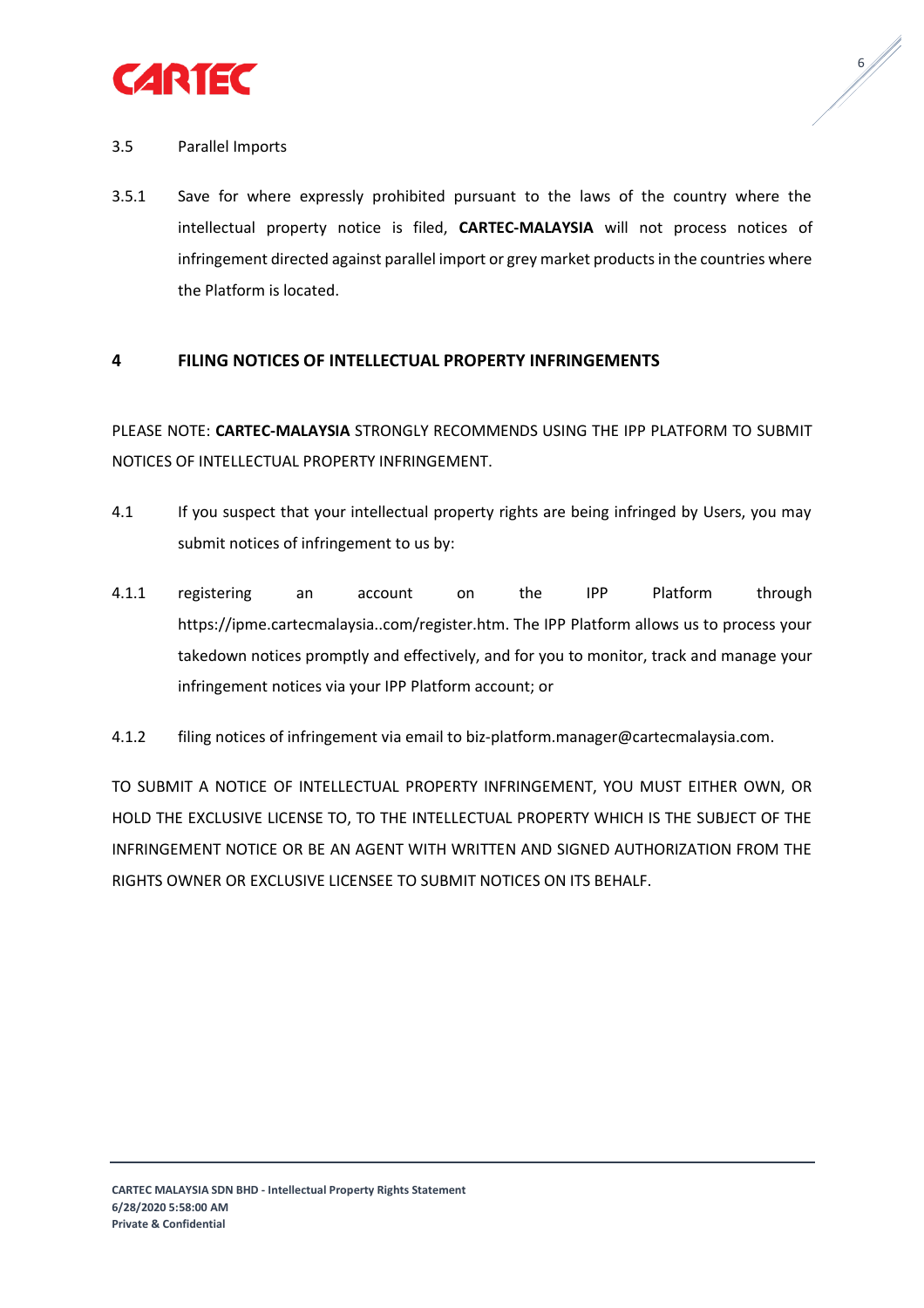

7

- 4.2 Filing notices of infringements via the IPP Platform
- 4.2.1 If you wish to file a notice of infringement of your intellectual property rights via the IPP Platform, simply create an account via https://ipme.cartecmalaysia.com/register.htm.
- 4.2.2 Once you have created an account, you may file notices of infringements on the IPP Platform. Please refer to the IPP User Guide for step by step instructions on how to file notices of intellectual property infringements via the IPP Platform.
- 4.2.3 After you file a notice of infringement through the IPP Platform, you will be able to monitor the result of your notice via your IPP Platform account. You will also be able to obtain access to counter-notices from Users (if any), submit replies to counter-notices and withdraw complaints through your IPP Platform account.
- 4.2.4 If we accept your notice of infringement, we will remove the content, or product or service listing, from our Platform and take appropriate measures against Users in accordance with our policies. Measures taken against Users are generally confidential in nature and may not be disclosed to rights holders or third parties.
- 4.2.5 If your complaint is invalid or unsuccessful, we will not remove the listing(s) which are the subject of your notice and may not take any action against the User. You will receive a message in the IPP Platform informing you of the rejection, and the reason for the rejection, of your notice.
- 4.3 II. Filing notices of infringements via biz-platform.manager@cartecmalaysia.com

If you wish to file a notice of infringement by sending an email to bizplatform.manager@cartecmalaysia.com, you must submit the following information to bizplatform.manager@cartecmalaysia.com via email:

- 4.3.1 a letter of authorization (or equivalent thereof) showing your ability to represent the rights holder in intellectual property enforcement matters;
- 4.3.2 demonstrable evidence of the ownership of, or exclusive license to, intellectual property rights in the jurisdiction of the complaint (e.g. trademark certificate or copyright recorded in the relevant country);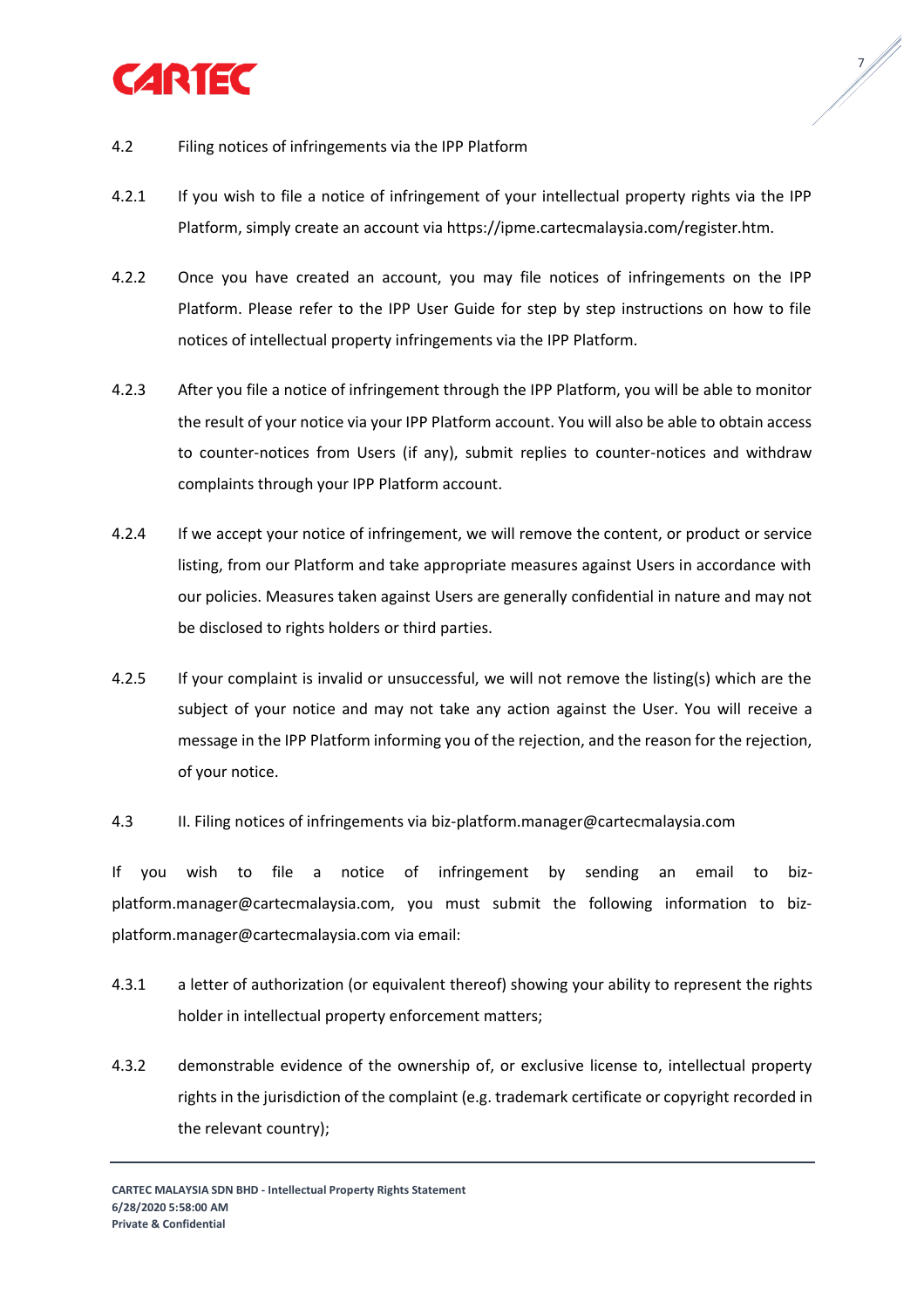

4.3.3 clear, specific evidence with reasons explaining why that there is a likely infringement of the IP rights, including but not limited to pictorial evidence, a side-by-side comparison or evidentiary proof of counterfeiting (test buy reports);

8 //

- 4.3.4 the following table with all fields fully populated with the required details is populated; and undefined
- 4.3.5 your contact details, including name and return email address.

IMPORTANT NOTE: THIS INFORMATION IS REQUIRED TO PROCESS YOUR NOTICE OF INFRINGEMENT. WE WILL BE UNABLE TO PROCESS YOUR NOTICE OF INFRINGEMENT UNTIL WE RECEIVE ALL THE INFORMATION REQUESTED IN THIS SECTION.

We will process your notice of infringement once we have received all the information requested. Processing notices of infringement will take between 7 to 10 working days. If you file your notice of infringement through biz-platform.manager@cartecmalaysia.com, you acknowledge and agree that **CARTEC-MALAYSIA** is not responsible for notifying you of the removal of any listings for products, services or content from the Platform, which are the subject of your notice.

If your notice of infringement does not contain all of information requested in this section, we will not remove the listing(s) which are the subject of your notice. In this event, you will receive a message from biz-platform.manager@cartecmalaysia.com informing you of the information that we require to process your notice. **CARTEC-MALAYSIA** shall, in its sole and absolute discretion, determine whether the information that you have provided in your notice is sufficient, whether further information is required and the types and quantity of further information that is required. We will only resume processing your notice once we have received all of the information that we have requested.

- 4.4 Appeals
- 4.4.1 Users may file appeals where the content, or product or service listing(s), which Users have uploaded have been removed from the Platform as a result of notices filed by rights holders through the IPP Platform or biz-platform.manager@cartecmalaysia.com. Users should refer to the relevant section in Seller Center for more information regarding the appeal process. Where appeals by Users are successful, **CARTEC-MALAYSIA** will reinstate the content, or product or service listing(s), which has been removed.